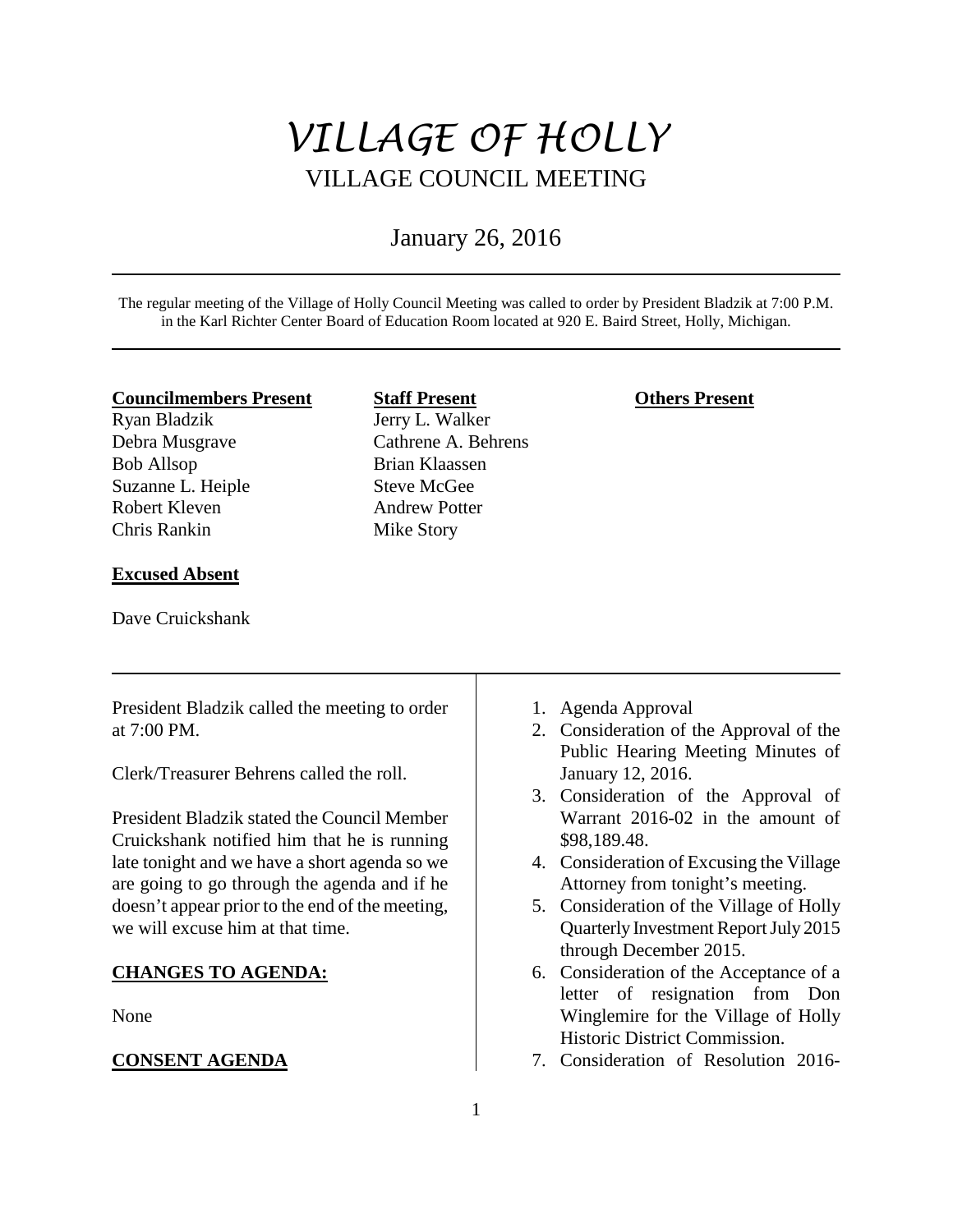005, confirming the Village President's appointment of Richard Putz to the Village of Holly Historic District Commission.

**CM 2016-013 Motion by Musgrave, second by Rankin to approve the consent agenda as presented.** 

**Motion carried by a voice vote of all ayes and no nays.** 

#### **PUBLIC COMMENT**

Calvin Steele, 203 Grant Street, stated this Saturday is the Public Safety Appreciation Dinner. They still have tickets available if anyone is interested Suzanne Heiple or himself will have them. They would like to see as many people as possible in support of our public safety officers. They do a lot for us and he doesn't believe that our police and fire department get the recognition they deserve. \$25.00 per couple for dinner and drinks.

#### **OLD BUSINESS**

None.

#### **NEW BUSINESS**

**#1. Consideration of the Adoption of Resolution 2016-006 calling for the immediate repeal of the New Language in Public Act 269, Section 57, Subsection (3) of 2016.** 

President Bladzik stated that resolution was presented by Bladzik and seconded by Musgrave.

#### **Motion by Heiple to waive the reading of**

# **the resolution.**

President Bladzik stated Public Act 269 contains Section 57 that is detrimental to municipalities and unduly prohibits municipalities from communicating factual information to the public with risk of litigation or other penalty. The Michigan Municipal League and other boards encourage the passing of a resolution urging this be stricken from the law and if the legislature wants to consider a new law that it be done out in the open so there can be public input and discussion.

**CM 2016-014 Motion by Bladzik, second by Musgrave to adopt Resolution 2016-006, calling for the immediate repeal of the New Language in Public Act 269, Section 57, Subsection (3) of 2016.** 

# **Roll call vote was as follows:**

**Voting for: Allsop, Heiple, Kleven, Musgrave, Rankin, Bladzik Voting against: None Absent: Cruickshank Motion carried.** 

**#2. Consideration of a 401 Plan Document Amendment with the International City Manager's Association (ICMA).** 

Village Clerk/Treasurer Behrens stated that before the Council was an amendment that is necessary for a 401 Plan the Village currently holds on a previous employee. The amendment is required in order to ensure the Village remains compliant with IRS guidelines regarding 401 retirement accounts and goes into effect April 1, 2016. She stated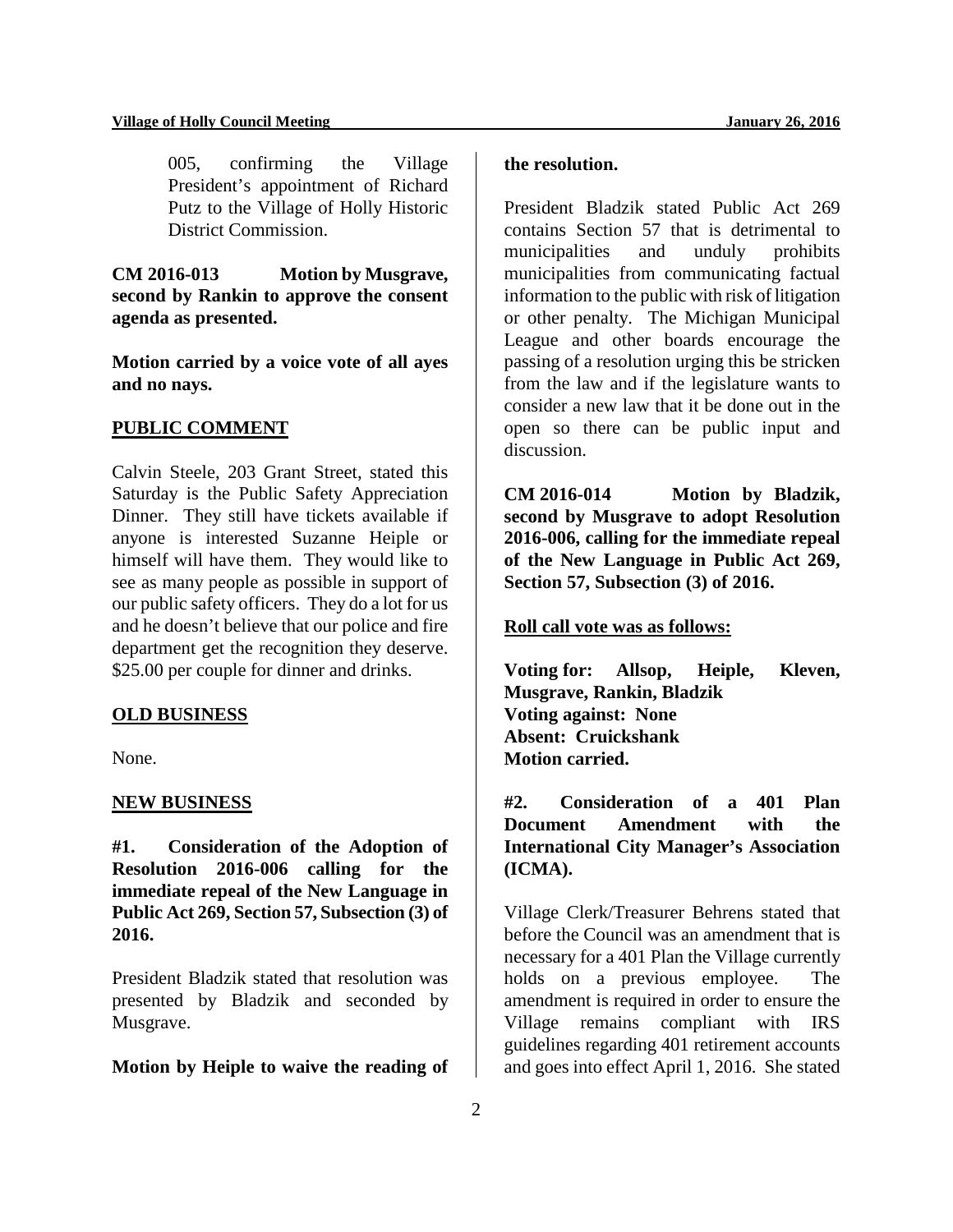#### **Village of Holly Council Meeting January 26, 2016**

that this account only has one previous employee in the plan and she will be reaching out to this individual to see about the possibility of him rolling this plan over into another pension account which he may hold in order to close this one out. She is asking for the adoption of the amendment and authorizing the Village President to sign the amendment on behalf of the Village.

**CM 2016-015 Motion by Musgrave, second by Rankin to adopt the ICMA 401 Plan Amendment as presented and authorize the Village President to execute the document on behalf of the Village.** 

**Motion carried by a voice vote of all ayes and no nays.** 

#### **REPORTS**

#### **Village Manager**

Manager Walker stated that Director Potter from the DDA and himself made a presentation to the Holly Township Board of Trustees regarding the Design Charrette last week, which was received very well as has all of the presentations they have made to the various boards. They have one commission left, which is the Planning Commission, tomorrow night and they will continue to contact the property owners along the North Saginaw corridor and will ultimately compile a final report to the Council. Another reminder that from February 2<sup>nd</sup> through February 5<sup>th</sup> he and Director Potter will be at the Michigan Local Government Manager's Training Institute which is being held in Port Huron so they will be out of the office during those dates. Additionally Republic Services has graciously agreed to provide refreshments

for the State of the Village address and additionally the Karl Richter Community Center Board will be having an open house of sorts in the room directly across from the auditorium to let people know about the different programs which are being offered or will be offered in the future.

#### **Attorney**

Absent – Excused

# **Clerk/Treasurer**

Clerk/Treasurer Behrens stated that effective today the Village is no longer accepting utility bill payments for Sun Community residents. The master meters are up and running fully functional and we are in the process of transitioning the balances over to Sun Communities for payment on these accounts.

# **BOARDS AND COMMISSIONS**

Council Member Kleven stated the commission has instituted committees and he has been placed in charge of the Finance Committee They are putting together a health and fitness committee and he will have more information at the next meeting.

Council Member Rankin stated they have a Parks Committee meeting next week and they will be putting together a preliminary budget request regarding a possible boardwalk and fixing up the "H" and a few other items including the fencing at Lakeside Cemetery.

Council Member Heiple stated that Planning Commission is meeting tomorrow night regarding the Oakland County Design